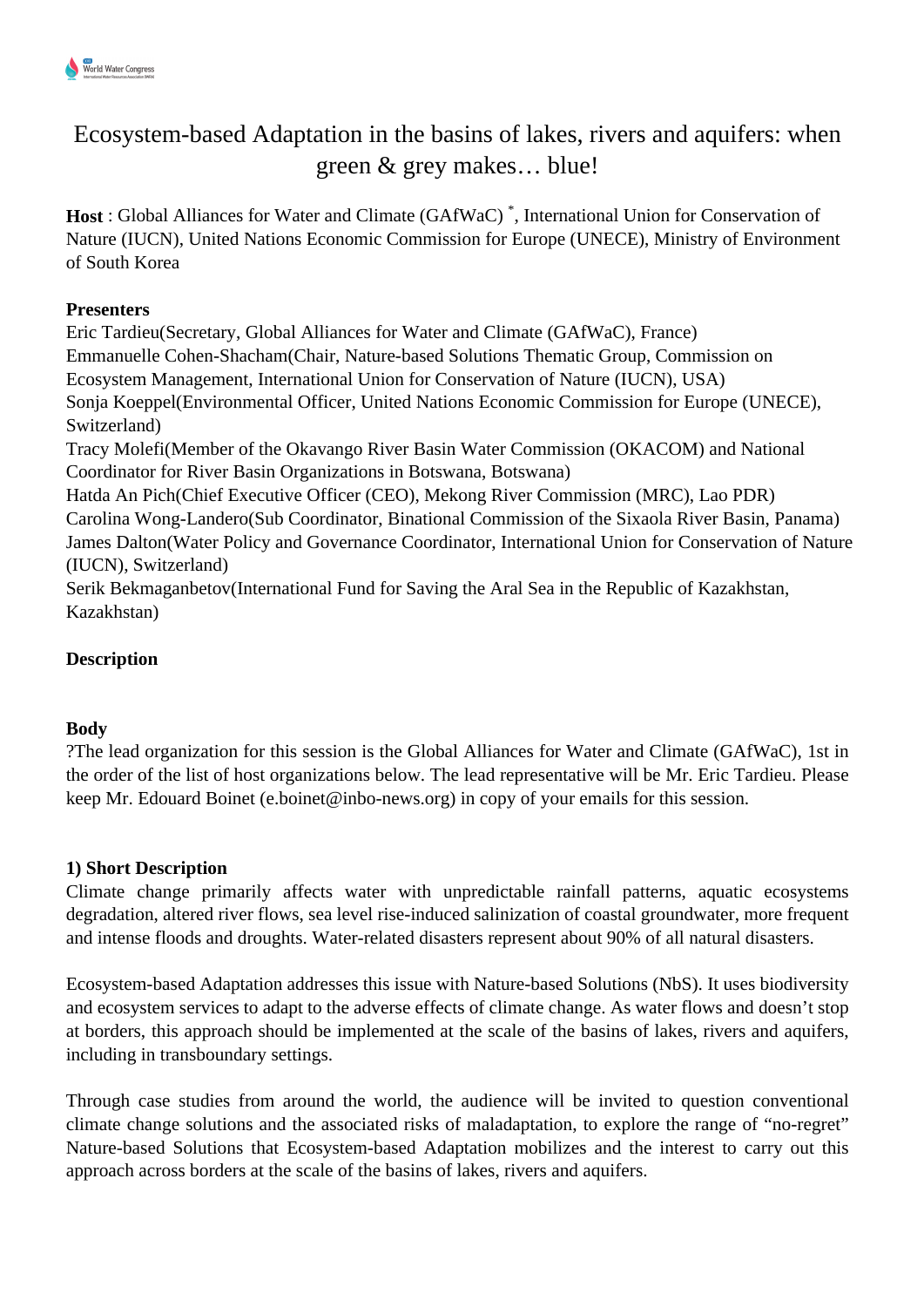#### **2) Objectives**

The session will address ecosystem-based adaptation (EbA) in water resource management by sharing experiences from basins around the world. It will review ecosystem-based approaches and measures to adapt to climate change in basins, identify good practices and lessons learned and formulate recommendations to scale-up actions. It aims to raise awareness, provide guidance and catalyze action for ecosystem-based adaptation at basin level.

#### **3) Justifications**

Water-related ecosystems such as wetlands are severely impacted by climate change. Yet, healthy and sustainable ecosystems increase our resilience to the adverse impacts of climate change because of the services they provide. Supporting ecosystems and adopting an approach of Ecosystem-based adaptation (EbA) is especially valuable at the level of the basins of lakes, rivers and aquifers: it recognizes that water flows and does not stop at borders, and neither do its associated ecosystems. The added value of applying EbA in basins is to avoid mal-adaptation and enabling maintaining of the ecosystem services within the basin as a whole.

#### **4) Projected outcomes**

- a clear setting of effective options on how to design, finance, implement and maintain EbA at basin level,

- the dissemination of methodological guidelines from key institutions in the field of EbA at basin level (e.g. the Handbook for "management and restoration of aquatic ecosystems in river and lake basins" published by INBO in partnership with GWP and OIEau ; the publication of UNECE and UNISDR "Words into Action Guidelines Implementation Guide for Addressing Water-Related Disasters and Transboundary Cooperation" ; the handbook of the World Bank "Financing Climate Change Adaptation in Transboundary Basins: Preparing Bankable Projects" ; IUCN's definition and standards for Nature-Based Solutions).

# **5) Alignment with Congress**

Ultimately, the session is designed to share best practices applying the innovative concept of Ecosystembased adaptation to improve resilience to climate change. This is aligned with the overarching theme of the World Water Congress "Foundations for Global Water Security and Resilience: Knowledge, Technology and Policy".

And of course, it is echoing the issues raised by the topic "Securing healthy waters, catchments and ecosystems" (5<sup>th</sup> topic of the theme D. "Securing healthy waters, catchments and ecosystems).

#### **6) Provisional program**

Master of ceremony: Mr. Eric Tardieu, Secretary, Global Alliances for Water and Climate (GAfWaC)

Introduction: Ms. Emmanuelle Cohen-Shacham, Chair, Nature-based Solutions Thematic Group, Commission on Ecosystem Management, International Union for Conservation of Nature (IUCN)